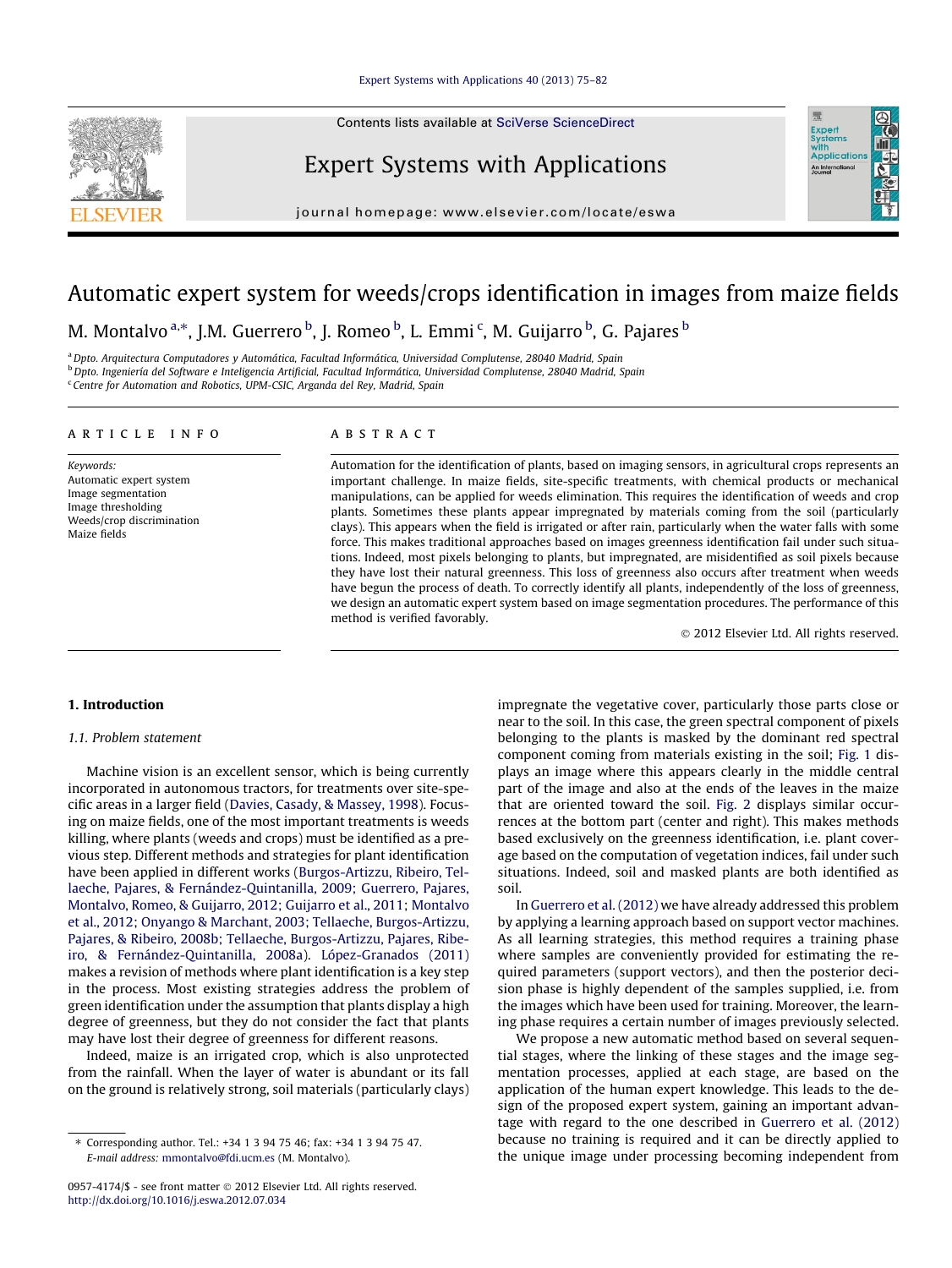<span id="page-1-0"></span>

Fig. 1. Original image where weeds in the middle central part appear masked.



Fig. 2. Original image where weeds in the bottom central and right part appear masked.

other images, which are to be selected. One of the processes involved into two different stages is image thresholding, based on the Otsu's method, which is self-adjustable, dealing well with images captured under different conditions such as sunny or cloudy days, affecting illumination variability, [\(Tian & Slaughter, 1998\)](#page--1-0); they are typical situations in agricultural images coming from outdoor environments. The design of this automatic expert system makes the main contribution of this paper.

Additionally, because this system is designed to identify plants that have lost the greenness, it can be applied to evaluate the treatment effectiveness. Indeed, as mentioned before, some site-specific



Fig. 3. Original image captured after the application of herbicide two days ago (weeds in the central inter crop rows are evolving to a dry stage). The field has also received direct rainfall.

treatments are intended to kill weeds in maize crops, when weeds are in the dying process, before reaching dry completely; they also have lost their greenness, compared to their healthy state. The proposed expert system can be used for identifying such plants and hence the treatment effectiveness.

Fig. 3 displays at its central inter-row crop, weeds evolving toward a dry stage after the chemical treatment with herbicide applied two days ago. This image has also received direct rainfall and some parts are impregnated with materials coming from the soil as before.

### 1.2. Revision of methods

Several strategies have been proposed for segmenting crop canopy images, specifically oriented towards green segmentation:

- (1) Visible spectral-index based, including the excess green index (ExG, [Ribeiro A., Barroso J., & M. C., 2005; Woebbecke,](#page--1-0) [Meyer, von Bargen, & Mortensen, 1995](#page--1-0)), the excess red index (ExR, [Meyer, Hindman, & Lakshmi, 1998](#page--1-0)), the color index of vegetation extraction (CIVE, [Kataoka, Kaneko, Okamoto, &](#page--1-0) [Hata, 2003](#page--1-0)), the excess green minus excess red index (ExGR, [Neto, 2004\)](#page--1-0) and the vegetative index (VEG) described in [Hague, Tillet, and Wheeler \(2006\)](#page--1-0), which is designed to cope with the variability of natural daylight illumination. ExG, ExGR, CIVE and VEG have been applied under a combined form in [Guijarro et al. \(2011\)](#page--1-0) gaining in performance with respect to their individual application. All these approaches need to fix a threshold for final segmentation, i.e. to discriminate between plants and other parts (soil,sky).
- (2) Specific threshold-based approaches, including dynamic thresholding. Generally, these techniques assume a twoclass problem where plants and soil are to be identified. [Reid](#page--1-0) [and Searcy \(1987\)](#page--1-0) estimate a decision function under the assumption that the classes follow Gaussian distributions. The Otsu's method ([Otsu, 1979](#page--1-0)) is also applied considering a bi-class problem ([Ling & Ruzhitsky, 1996; Shrestha, Stew](#page--1-0)[ard, & Birrell, 2004](#page--1-0)). These algorithms are applied to gray images. [Gebhardt, Schellberg, Lock, and Kaühbauch \(2006\)](#page--1-0) apply also thresholding for segmentation transforming the images from RGB to gray scale intensity. This algorithm was later improved using local homogeneity and morphological operations in [Gebhardt and Kaühbauch \(2007\).](#page--1-0) [Kirk,](#page--1-0) [Andersen, Thomsen, and Jørgensen \(2009\)](#page--1-0) apply a combination of greenness and intensity derived from the red and green spectral bands and compute an automatic threshold for a two-class problem assuming two Gaussian probability density functions associated to soil and vegetation respectively; this procedure requires the previous estimation of an angle to rotate the hypothetical greenness axis. [Meyer](#page--1-0) [and Camargo-Neto \(2008\)](#page--1-0) have applied the automatic Otsu's thresholding method for binarizing ExG and the normalized difference index (NDI), where a comparison is established against the segmentation obtained from ExGR determining that in this last case, a value of zero suffices for the threshold, therefore the Otsu's method is not required. [Guijarro](#page--1-0) [et al. \(2011\) and Burgos-Artizzu, Ribeiro, Guijarro, and Paj](#page--1-0)[ares \(2011\)](#page--1-0) have applied the statistical mean value of the transformed image obtained with the vegetation indices instead of automatic thresholding such as Otsu. They justify its choice because Otsu's method gives a threshold value higher than the mean and produces infra-segmentation, i.e. some plants are not conveniently identified.
- (3) Learning-based, [Meyer, Camargo-Neto, Jones, and Hindman](#page--1-0) [\(2004\)](#page--1-0) have applied unsupervised approaches, including fuzzy clustering, for segmenting regions of interest from